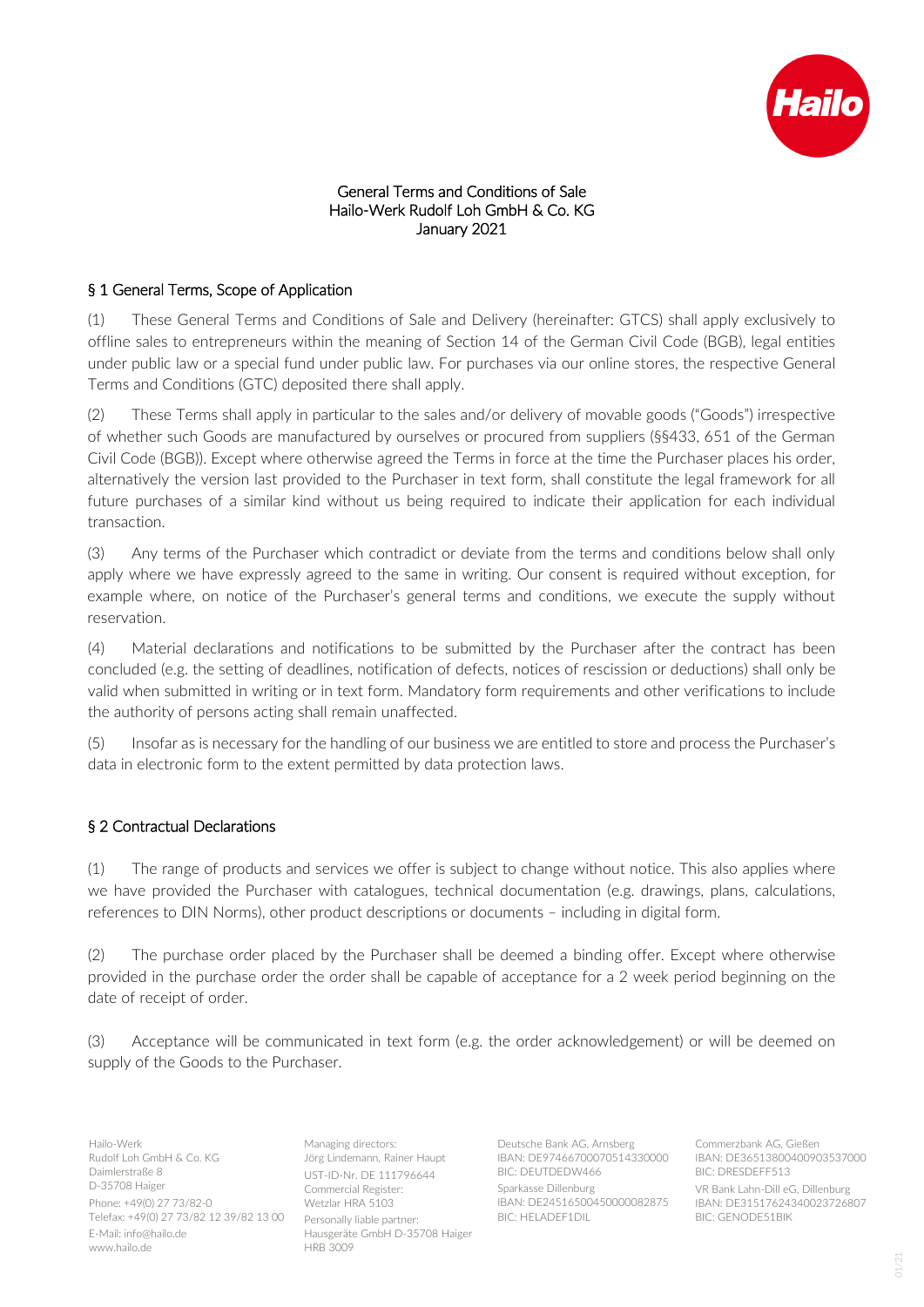

(4) Where reference is made to trade terms in accordance with the International Commercial Terms (INCOTERMS), the INCOTERMS 2020 shall apply.

## § 3 Delivery, Risk, Delay in Acceptance, Part Deliveries

(1) Except where otherwise agreed the Goods will be supplied EXW our warehouse which is also the place of performance for delivery of the Goods and for any supplementary performance. At the request and the expense of the Purchaser the Goods will be shipped to another destination (sale by delivery to a place other than the place of performance). Except where otherwise agreed we shall be entitled to determine the method of shipment (in particular the shipping company, shipping route and packing) and/or prepare the necessary documentation for the export of the Goods on behalf of the Purchaser.

(2) The risk of accidental loss and deterioration of the Goods shall transfer to the Purchaser on delivery at the latest. In the event of a sale by delivery to a place other than the place of performance the risk of accidental loss and deterioration of the Goods as well as the risk of delay shall pass to the Purchaser on surrender of the Goods to the shipper or freight forwarder or any other person instructed to undertake shipment.

(3) Where the Purchaser is in delay of acceptance of the Goods or fails to undertake acts of assistance or where delivery is delayed for other reasons for which the Purchaser is responsible, we shall be entitled to demand compensation for damages incurred as a result including additional expense (e.g. storage costs).

(4) In relation to make and hold orders approximately the same quantities shall be called off each month except where otherwise agreed in writing. The entire order quantity shall be deemed called off one month after the expiration of the call off deadline, or in the absence thereof twelve (12) months after the contract date. Where the Purchaser fails to assign goods ordered to a certain delivery within one month after the expiry of the deadline for such assignment, or in the absence of an agreed deadline, within one month of our request for such assignment, we reserve the right to assign the goods at our discretion and deliver the same.

(5) Supply of goods or services by installment is permitted except where unreasonable for the Purchaser.

#### § 4 Act of God, Frustration of Contract, Reservation of Performance

In the event of an act of god which affects either ourselves or our suppliers, we are entitled to suspend performance of our obligation to deliver for the duration thereof. The same shall apply in the event of a shortage of energy, raw materials, strikes, enactments passed by the authorities or interruptions of operations or transit. Where there is a considerable change in the circumstances prevalent at the formation of the contract which renders performance unreasonable, we reserve the right to rescind the contract. The performance of our obligations is subject to their compliance with national and international trade legislation, sanctions and embargos.

## § 5 Term of Delivery, Delay

(1) The term of delivery shall be agreed on a case by case basis alternatively we will advise the delivery term on order acceptance.

Hailo-Werk Rudolf Loh GmbH & Co. KG Daimlerstraße 8 D-35708 Haiger Phone: +49(0) 27 73/82-0 Telefax: +49(0) 27 73/82 12 39/82 13 00 E-Mail: info@hailo.de www.hailo.de

Managing directors: Jörg Lindemann, Rainer Haupt UST-ID-Nr. DE 111796644 Commercial Register: Wetzlar HRA 5103 Personally liable partner: Hausgeräte GmbH D-35708 Haiger HRB 3009

Deutsche Bank AG, Arnsberg IBAN: DE97466700070514330000 BIC: DEUTDEDW466 Sparkasse Dillenburg IBAN: DE24516500450000082875 BIC: HELADEF1DIL

Commerzbank AG, Gießen IBAN: DE36513800400903537000 BIC: DRESDEFF513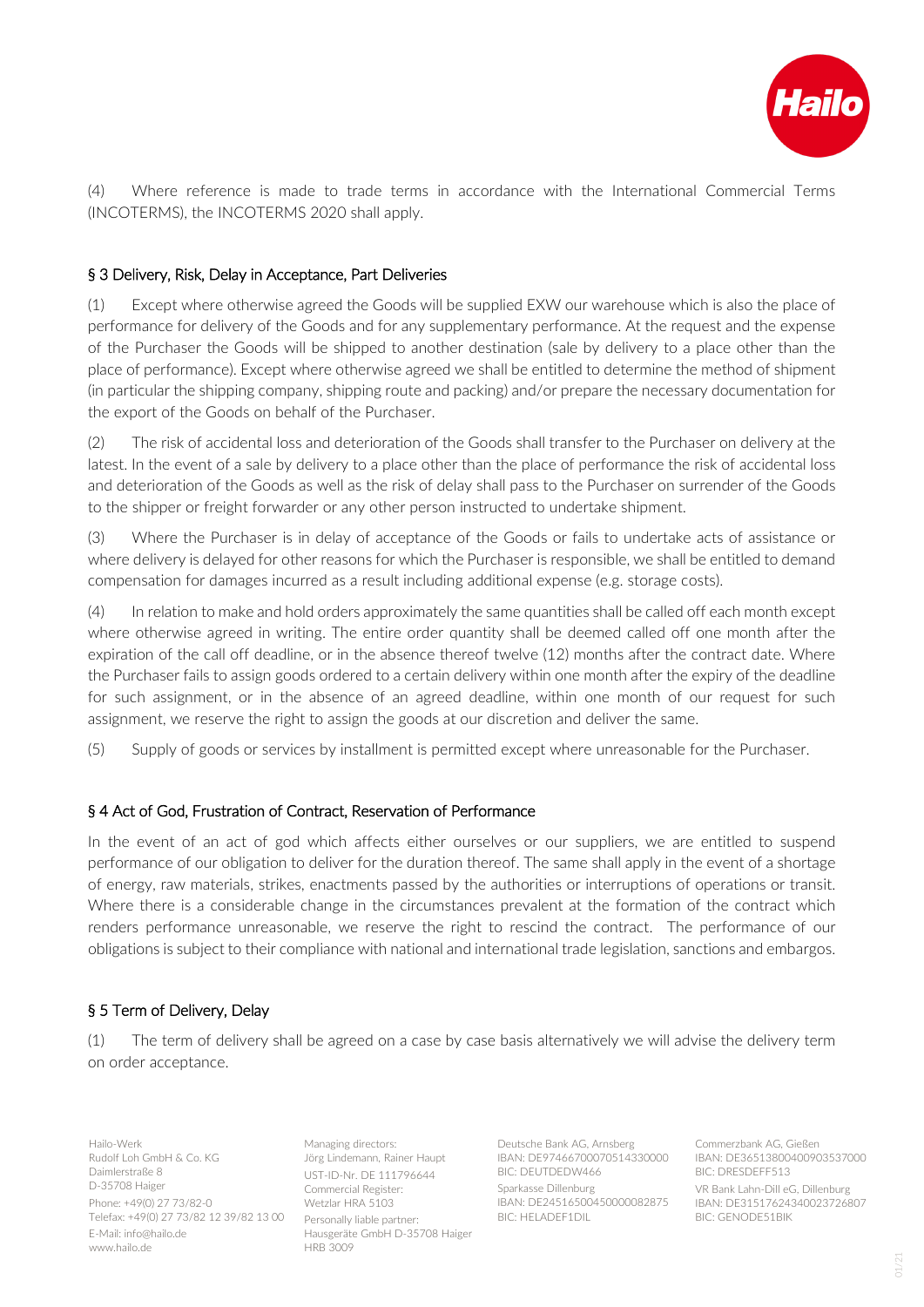

(2) The commencement of the delivery term quoted shall be subject to clarification of all technical matters and proper and timely performance by the Purchaser of its obligations.

(3) Where we are unable to fulfill binding delivery dates for reasons for which we are not responsible (nonavailability of performance), we shall notify the Purchaser without delay and at the same time inform the Purchaser as to the new estimated delivery date. Where performance is still not possible by the new delivery date we are entitled to rescind the contract in part or in whole. For the purposes of this clause non-availability of performance shall include the failure of our suppliers to supply us on time despite us having placed a corresponding order to cover the transaction and neither our supplier or ourselves are at fault or where, in isolated cases, we have no procurement obligation under the contract.

(4) Where we fail to deliver upon an agreed delivery date and such failure is caused by an act or omission on our part the Purchaser shall grant us an extension in text form of not less than 4 weeks. Where upon the expiry of the grace period, delivery is still not forthcoming and the Purchaser desires to rescind the contract or demand damages in lieu of performance, the Purchaser shall prior thereto set a final and reasonable deadline in text form expressly indicating his intention. The Purchaser is obliged at our request to declare within a reasonable period whether he shall rescind the contract due to the delay in delivery and/or demand damages in lieu of performance or insist upon performance.

(5) Purchaser's rights in accordance with clause 9 of these Terms and our statutory rights, in particular with regard to the preclusion of our performance obligation (e.g. where performance or supplementary performance is frustrated or becomes unreasonable) shall not be affected by the aforesaid.

## § 6 Price and Payment Terms

(1) Our prices are EXW (ex works) our warehouse. Except where otherwise agreed they do not include packing, insurance, freight and VAT.

(2) In the event of a sale by delivery to a place other than the place of performance the Purchaser shall bear the shipping cost from the place of storage and, where requested by the Purchaser, the cost of insurance. The Purchaser shall bear all customs duties, charges, taxes and any other public dues, including where we undertake customs clearance on behalf of the Purchaser.

(3) The Purchaser shall remit payment of the agreed price without deduction within 14 days of receipt of invoice and delivery of the Goods. We reserve the right at all times, including during an ongoing business relationship, to render performance subject to pre-payment of the purchase price. Any such reservation will be notified to the Purchaser on confirmation of order.

(4) Where a payment term has been agreed the Purchaser shall be deemed in default of payment on its expiry. Interest shall accrue on the price during default at the statutory rate. We reserve the right to claim additional compensation for payment default. Interest claims against persons acting in the course of their business in accordance with § 353 of the German Commercial Code (HGB) shall remain unaffected by the aforesaid.

(5) The Purchaser may only set off undisputed counterclaims or counterclaims against which we have no further recourse to appeal. The Purchaser shall only be entitled to rights of retention in so far as these are based

Hailo-Werk Rudolf Loh GmbH & Co. KG Daimlerstraße 8 D-35708 Haiger Phone: +49(0) 27 73/82-0 Telefax: +49(0) 27 73/82 12 39/82 13 00 E-Mail: info@hailo.de www.hailo.de

Managing directors: Jörg Lindemann, Rainer Haupt UST-ID-Nr. DE 111796644 Commercial Register: Wetzlar HRA 5103 Personally liable partner: Hausgeräte GmbH D-35708 Haiger HRB 3009

Deutsche Bank AG, Arnsberg IBAN: DE97466700070514330000 BIC: DEUTDEDW466 Sparkasse Dillenburg IBAN: DE24516500450000082875 BIC: HELADEF1DIL

Commerzbank AG, Gießen IBAN: DE36513800400903537000 BIC: DRESDEFF513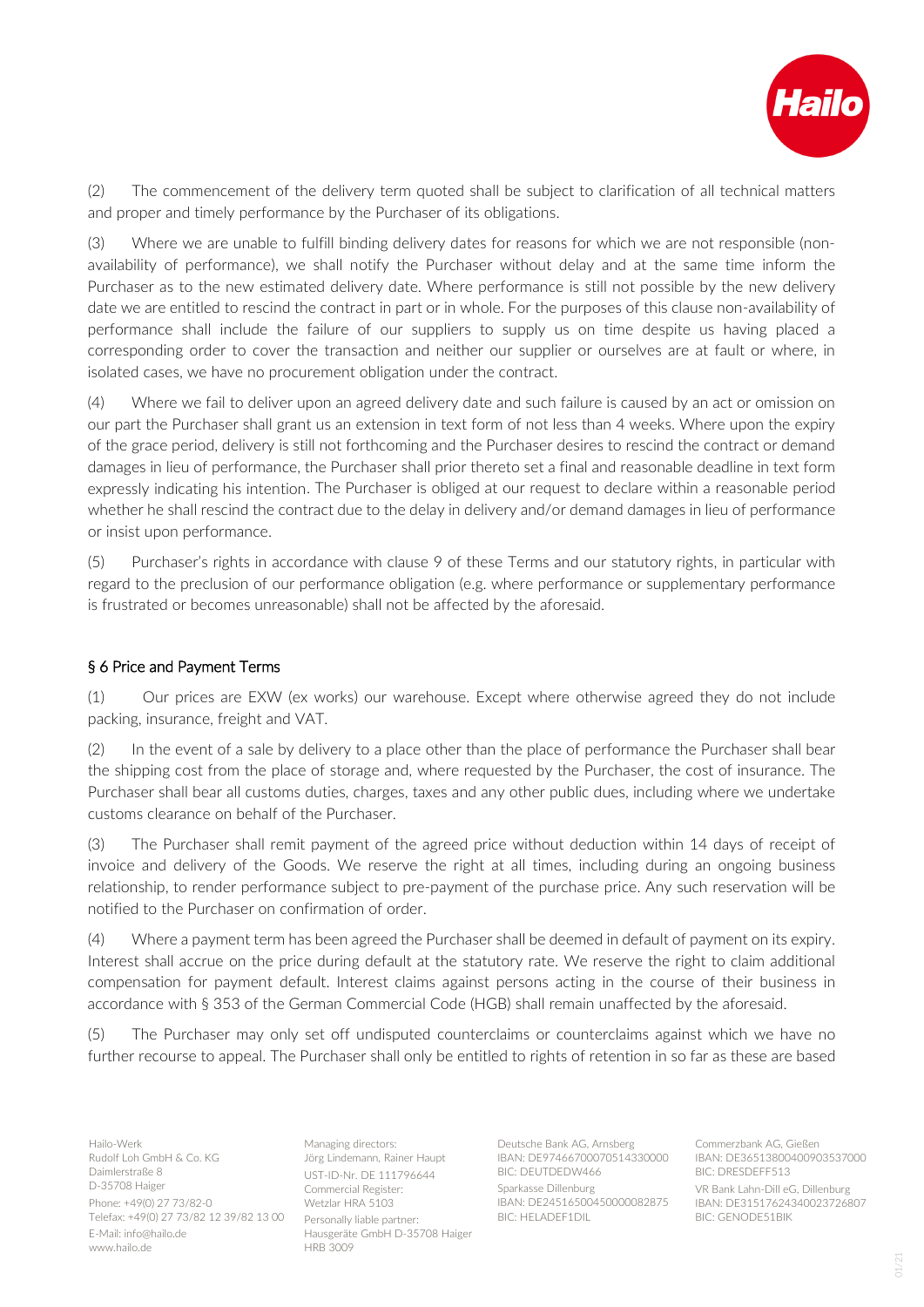

on the same legal transaction. Where the Goods supplied are defective, Purchaser's rights under § 8 (6) below shall remain unaffected.

(6) Where the delivery or performance date is more than 3 months after the contract date we are entitled upon timely notification to the Purchaser and prior to delivery or performance to adjust the price in such a manner as is necessitated by any general price development beyond our control (e.g. advance performance, exchange rate fluctuations, currency regulations, customs duties changes). In relation to framework agreements with a price clause the three month period shall begin to run upon the effective date of the agreement. This shall not apply to metal prices and surcharges to cover metal price increases which are which are set out in the order acknowledgement and are binding.

## § 7 Retention of Title

(1) We retain title to the Goods until payment of all current and future claims under the contract and any ongoing business relationship (Secured Goods) have been received.

(2) Goods which are subject to a reservation of title shall not be mortgaged or assigned by way of security to third parties prior to receipt of full payment. The Purchaser shall inform us in text form without delay where an insolvency application has been made or where levies of execution (attachment orders) are made against the Secured Goods.

(3) Where the Purchaser is in breach of his contractual obligations, in particular where he fails to remit payment of the price, we are entitled to rescind the contract subject to the statutory requirements and to demand the surrender of the Goods based on our reservation of title and the rescinded contract. Where the Purchaser fails to remit payment of the purchase price we are only entitled to enforce those rights where, prior thereto, we have set the Purchaser a reasonable deadline to remit payment or the setting of such a deadline is not required legally.

(4) The Purchaser is authorised to resell or process the Secured Goods in the ordinary course of his business. In such circumstances the following shall apply:

(a) The reservation of title shall extend in its full value to products which originate from the processing, mixing or combining of the Secured Goods. Where after the processing, mixing or combining of the Secured Goods with third party goods third party property rights remain in existence, we shall acquire joint title to the resulting products in proportion to the invoice value of the Secured Goods which have been processed, mixed or combined. The originating product shall otherwise be subject to the same terms which apply to the Secured Goods as set out aforesaid.

(b) Claims against third parties based on the resale of the Secured Goods or the resulting products are hereby assigned by the Purchaser to us by way of security in the value of our co-ownership as set out in the preceding paragraph (a). We accept such assignment. Purchaser's duties as set out in § 5(2) shall apply to assigned claims accordingly.

(c) The Purchaser shall remain authorised to collect payment in addition to ourselves. We undertake not to collect payment for as long as the Purchaser complies with his payment obligations to us, there is no deficiency in his performance capability and we have not exercised our rights under § 7 (3) aforesaid. In such circumstances

Hailo-Werk Rudolf Loh GmbH & Co. KG Daimlerstraße 8 D-35708 Haiger Phone: +49(0) 27 73/82-0 Telefax: +49(0) 27 73/82 12 39/82 13 00 E-Mail: info@hailo.de www.hailo.de

Managing directors: Jörg Lindemann, Rainer Haupt UST-ID-Nr. DE 111796644 Commercial Register: Wetzlar HRA 5103 Personally liable partner: Hausgeräte GmbH D-35708 Haiger HRB 3009

Deutsche Bank AG, Arnsberg IBAN: DE97466700070514330000 BIC: DEUTDEDW466 Sparkasse Dillenburg IBAN: DE24516500450000082875 BIC: HELADEF1DIL

Commerzbank AG, Gießen IBAN: DE36513800400903537000 BIC: DRESDEFF513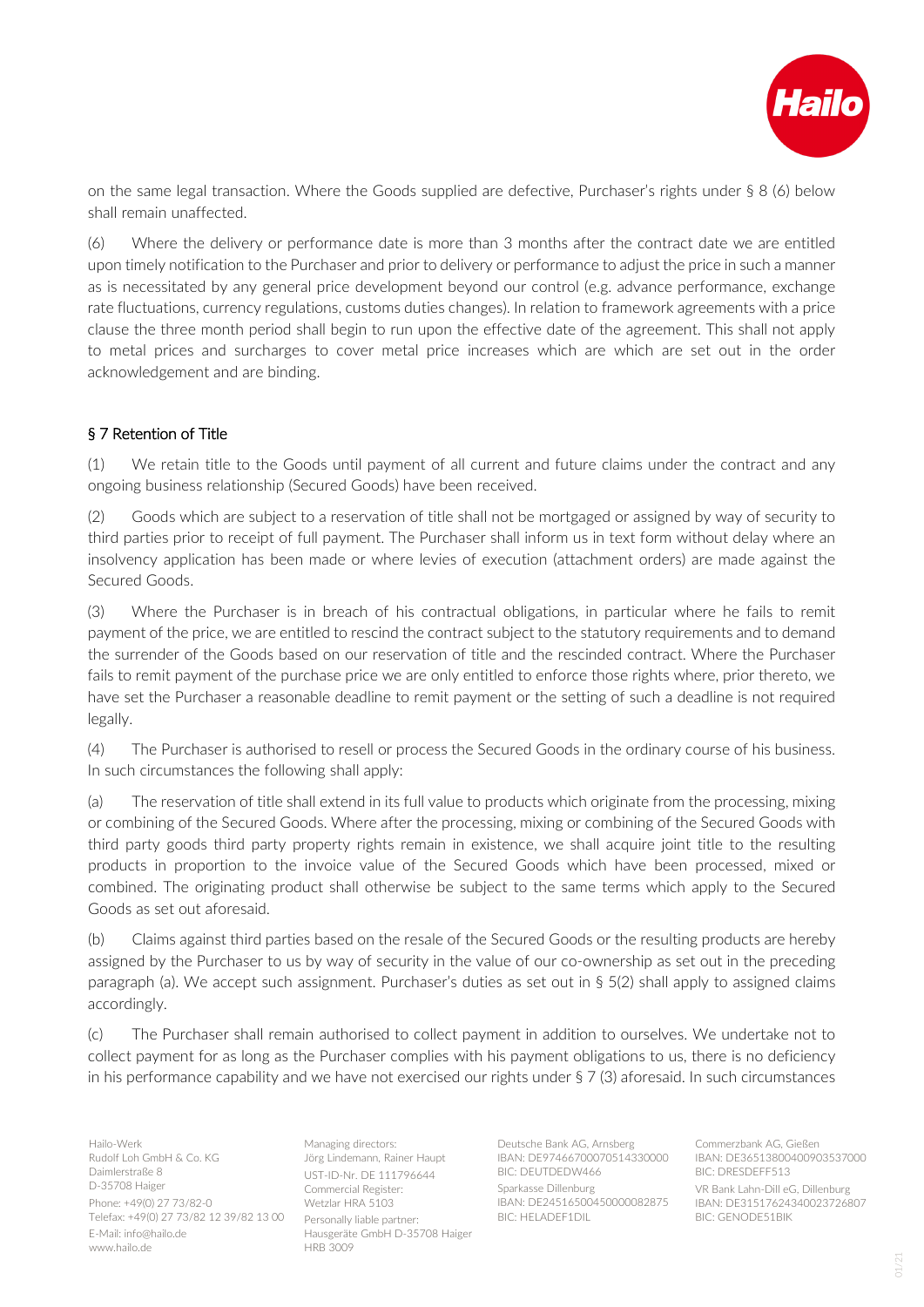

we can request the Purchaser to inform us of the assigned claims and their debtors, to provide us with any information required to collect payment and corresponding documentation and to inform the debtors of the assignment. Furthermore in such circumstances we are entitled to revoke Purchaser's authorisation to process and resell the Secured Goods.

(d) If the value of the securities provided to us exceeds our claims by more than 10 percent, we undertake to release securities of our choice on demand by the Purchaser. Where we assert a claim based on reservation of title this shall only be deemed to be rescission of the contract as well where we expressly declare the same in writing beforehand.

(5) In the event that the above retention of title clauses are void or unenforceable according to the law of the state/country in which the goods are situated, the collateral security which corresponds to the retention of title in that state/country is deemed to be agreed.

## § 8 Purchaser's Rights in the case of Defects

(1) The Goods supplied by us correspond to the German regulations and standards currently in force. We give no guarantee that the Goods comply with other national regulations. Where the Goods are to be put into operation overseas it is the responsibility of the Purchaser to ensure that the Goods are in conformity with the relevant legal requirements and standards and where required to make appropriate adaptations.

(2) Purchaser's rights regarding material defects or defects in title (including wrong or short delivery, improper installation or faulty installation instructions) are governed by the statutory provisions except where provided otherwise below.

(3) Purchaser's claims under warranty are subject to compliance with his statutory obligation to inspect incoming Goods and to notify us of any defects discovered (§§377, 381 of the German Commercial Code (HGB)). Where a defect is discovered on or subsequent to inspection, the Purchaser must inform us without delay in text form, in any event no later than 28 days after delivery. Timely dispatch of notice is sufficient to preserve Purchaser's rights under warranty. Irrespective of the aforesaid inspection and notification obligation the Purchaser is under an obligation to notify us of obvious defects (including wrong and short delivery) without delay in text form, in any event no later than 28 days after delivery. Timely dispatch of notice is sufficient to comply with the notice requirement. Where the Purchaser fails to carry out the inspection and/or notify us of a defect, we shall not be held liable for such defect.

(4) Where the Goods delivered by us are defective we shall at our option deliver a replacement or remedy the defect (supplementary performance). The Purchaser shall grant us a reasonable period of not less than 15 working days to carry out the same. The Purchaser shall return the defective Goods for testing. Where we deliver a replacement the Purchaser shall return the defective Good in accordance with the statutory provisions. Supplementary performance does not include the disassembly of the defective object nor does it include its reassembly provided that we were not originally under a duty to assemble the Goods supplied.

(5) We bear the cost of testing defective Goods, remedying the defect or delivering a replacement including transport, travelling expenses, labour and material cost and where appropriate we shall reimburse removal and assembly costs provided that the Goods are actually defective and that the costs are not increased due to the

Hailo-Werk Rudolf Loh GmbH & Co. KG Daimlerstraße 8 D-35708 Haiger Phone: +49(0) 27 73/82-0 Telefax: +49(0) 27 73/82 12 39/82 13 00 E-Mail: info@hailo.de www.hailo.de

Managing directors: Jörg Lindemann, Rainer Haupt UST-ID-Nr. DE 111796644 Commercial Register: Wetzlar HRA 5103 Personally liable partner: Hausgeräte GmbH D-35708 Haiger HRB 3009

Deutsche Bank AG, Arnsberg IBAN: DE97466700070514330000 BIC: DEUTDEDW466 Sparkasse Dillenburg IBAN: DE24516500450000082875 BIC: HELADEF1DIL

Commerzbank AG, Gießen IBAN: DE36513800400903537000 BIC: DRESDEFF513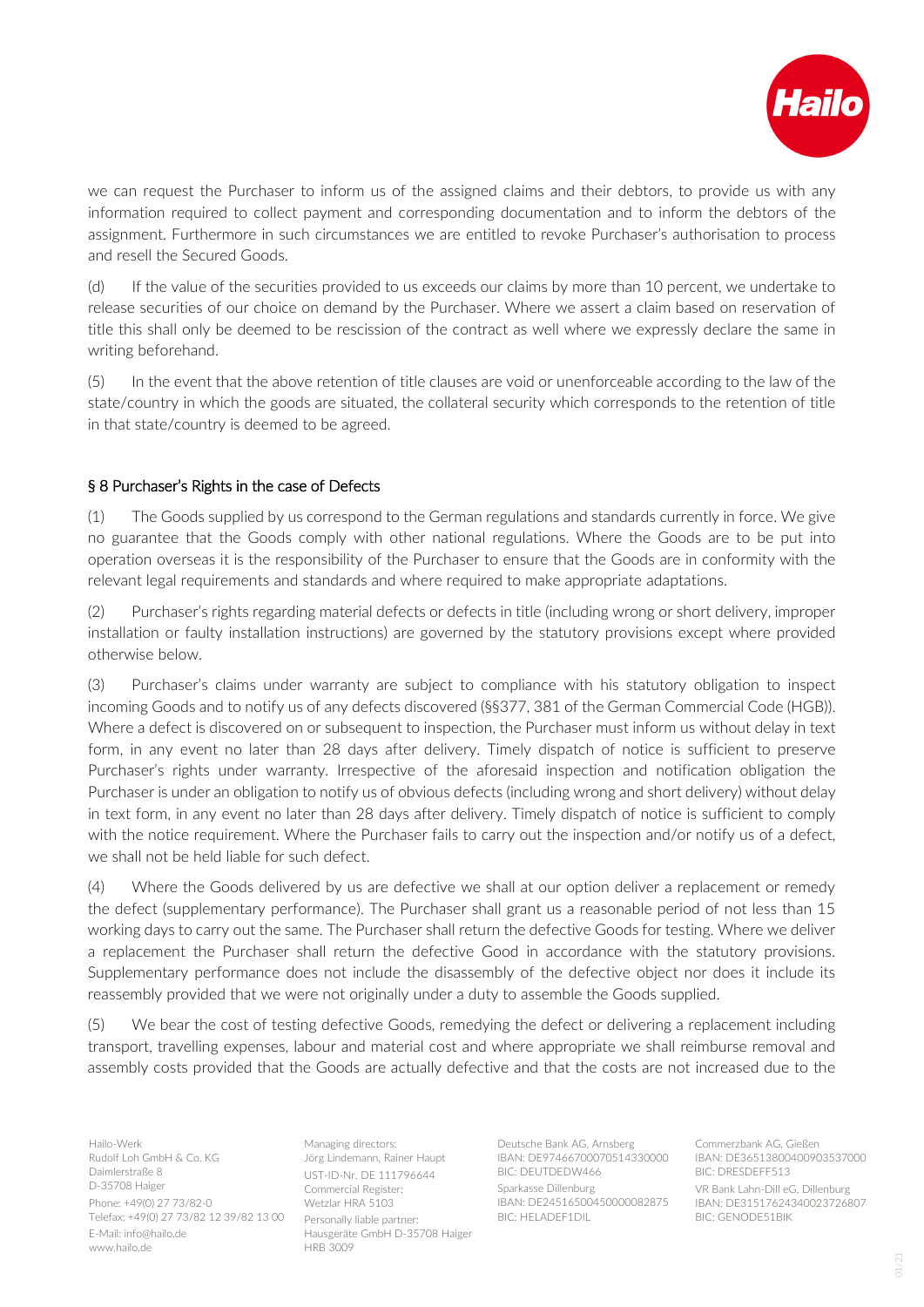

subsequent transportation of the Goods to a location other than the original shipment location - unless the purpose for which the Goods are intended requires the same. Where the Goods are not actually defective we reserve the right to claim reimbursement of the expenses incurred (in particular inspection and transport costs) from the Purchaser except where the Purchaser was unable to identify the absence of defect.

(6) In the event that we are not in a position to remedy the defect or deliver a replacement the Purchaser is entitled to rescind the contract or to demand a reasonable reduction in the purchase price. Rescission of the contract is only permissible where the Purchaser prior thereto sets a final and reasonable deadline in text form expressly indicating his intention.

(7) Any claims of the Purchaser for compensatory damages or reimbursement of wasted expenditure based on defective Goods are subject to the provisions set out in § 9 below. Otherwise they are excluded.

#### § 9 Damages

(1) Except where otherwise provided in these Terms including the following provisions we are liable for contractual and non-contractual breaches in accordance with the applicable statutory provisions.

(2) We are liable in damages for any claim irrespective of its legal basis where we have acted with willful default or in a gross negligent manner. For claims based on negligence we are liable in accordance with the statutory provisions as follows:

(a) Liability for damages based on personal injury are not subject to any limitation of liability.

(b) Liability for damages based on breach of a material term of the contract are limited to compensation for damages which were foreseeable and are ordinarily incurred; a material term of the contract is any term which is characteristic of performance of the contract and upon which the Purchaser could normally rely.

(c) Liability for any other damages, other than those incurred by the Goods themselves, to include without limitation loss of profit or any other pecuniary loss incurred by the Purchaser, is excluded.

(3) The limitations of liability set out in  $\S 9$  (2) aforesaid shall apply to breaches of all persons for whom we are legally responsible. They do not apply where we have given a guarantee as to the quality of the Goods and in relation to claims of the Purchaser made under the Product Liability Act (Produkthaftungsgesetz).

(4) In the event of a breach which does not render the Goods defective the Purchaser shall only be entitled to terminate or rescind the contract where we are responsible for the breach. Notice of termination or rescission must be in text form. Otherwise the statutory provisions shall apply.

(5) Any claim made by the Purchaser for reimbursement of wasted expenditure shall be subject to the aforesaid.

## § 10 Limitation

The limitation period for claims based on the supply of defective Goods and services as well as for claims for damages is one year from the date of delivery. The limitation period aforesaid shall not apply in relation to claims

Hailo-Werk Rudolf Loh GmbH & Co. KG Daimlerstraße 8 D-35708 Haiger Phone: +49(0) 27 73/82-0 Telefax: +49(0) 27 73/82 12 39/82 13 00 E-Mail: info@hailo.de www.hailo.de

Managing directors: Jörg Lindemann, Rainer Haupt UST-ID-Nr. DE 111796644 Commercial Register: Wetzlar HRA 5103 Personally liable partner: Hausgeräte GmbH D-35708 Haiger HRB 3009

Deutsche Bank AG, Arnsberg IBAN: DE97466700070514330000 BIC: DEUTDEDW466 Sparkasse Dillenburg

IBAN: DE24516500450000082875 BIC: HELADEF1DIL

Commerzbank AG, Gießen IBAN: DE36513800400903537000 BIC: DRESDEFF513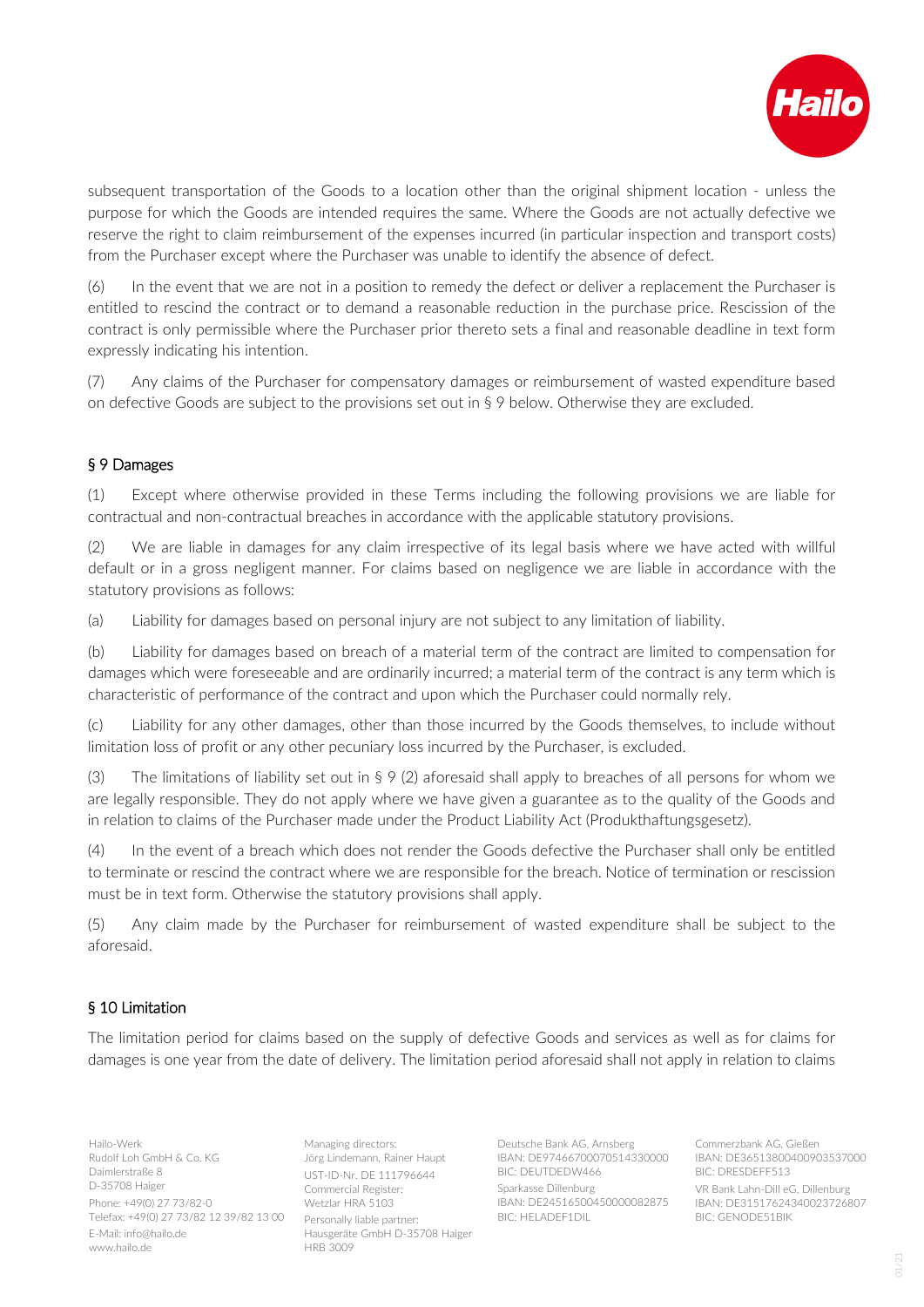

based on wilful default, gross recklessness, or to personal injury claims and to claims under product liability laws nor shall the limitation period apply where longer limitation periods are prescribed by law.

#### § 11 Intellectual Property Rights, Copyright

(1) The supply of Goods or works (to include without limitation quotations, drawings and other documentation) shall not be deemed to confer the grant of a licence to use any of our intellectual property rights or copyright. Any such grant of licence shall be subject to a separate agreement.

(2) In the event that the Goods supplied violate third party intellectual property rights we shall be entitled at our option to obtain the required intellectual property rights or a licence to use the same within a reasonable period or to supply the Purchaser with an acceptable alternative.

#### § 12 Non Disclosure

(1) During the term and after termination of this contract the parties shall not disclose to third parties or use for their own business aims without authorisation any confidential information (to include without limitation quotations, documents, samples, sketches, business intentions, personal data, problems, data and/or problem solutions, or any other know-how of any kind as well as information visually gained by the inspection of plants or facilities) received from the other party or of which the parties became aware by reason of their collaboration. The aforesaid non-disclosure obligation shall also apply in relation to the existence and content of this contract. The parties shall also impose this obligation upon their employees.

(2) This non-disclosure obligation shall not apply to information which

- was already known to the other party prior to the contract ;
- was legally acquired from third parties;
- is or comes into the public domain or is the state of the art ;
- cleared for disclosure by the disclosing party.

(3) Upon termination of the contract the parties shall return unrequested all confidential documents and information of the other party in tangible or non-tangible form or at the request of the other party destroy the same or insofar as technically reasonable irrevocably delete the same.

(4) The parties shall comply with data protection law requirements, in particular where access is granted to the premises or hardware or software of the other party. They shall undertake suitable measures to ensure that vicarious agents and third parties acting on their behalf shall also comply with the same.

#### § 13 Choice of Law, Jurisdiction

(1) These Terms and all legal relations between us and the Purchaser shall be governed by the laws of Germany excluding the United Nations Convention on the International Sales of Goods (CISG).

Hailo-Werk Rudolf Loh GmbH & Co. KG Daimlerstraße 8 D-35708 Haiger Phone: +49(0) 27 73/82-0 Telefax: +49(0) 27 73/82 12 39/82 13 00 E-Mail: info@hailo.de www.hailo.de

Managing directors: Jörg Lindemann, Rainer Haupt UST-ID-Nr. DE 111796644 Commercial Register: Wetzlar HRA 5103 Personally liable partner: Hausgeräte GmbH D-35708 Haiger HRB 3009

Deutsche Bank AG, Arnsberg IBAN: DE97466700070514330000 BIC: DEUTDEDW466 Sparkasse Dillenburg

IBAN: DE24516500450000082875 BIC: HELADEF1DIL

Commerzbank AG, Gießen IBAN: DE36513800400903537000 BIC: DRESDEFF513